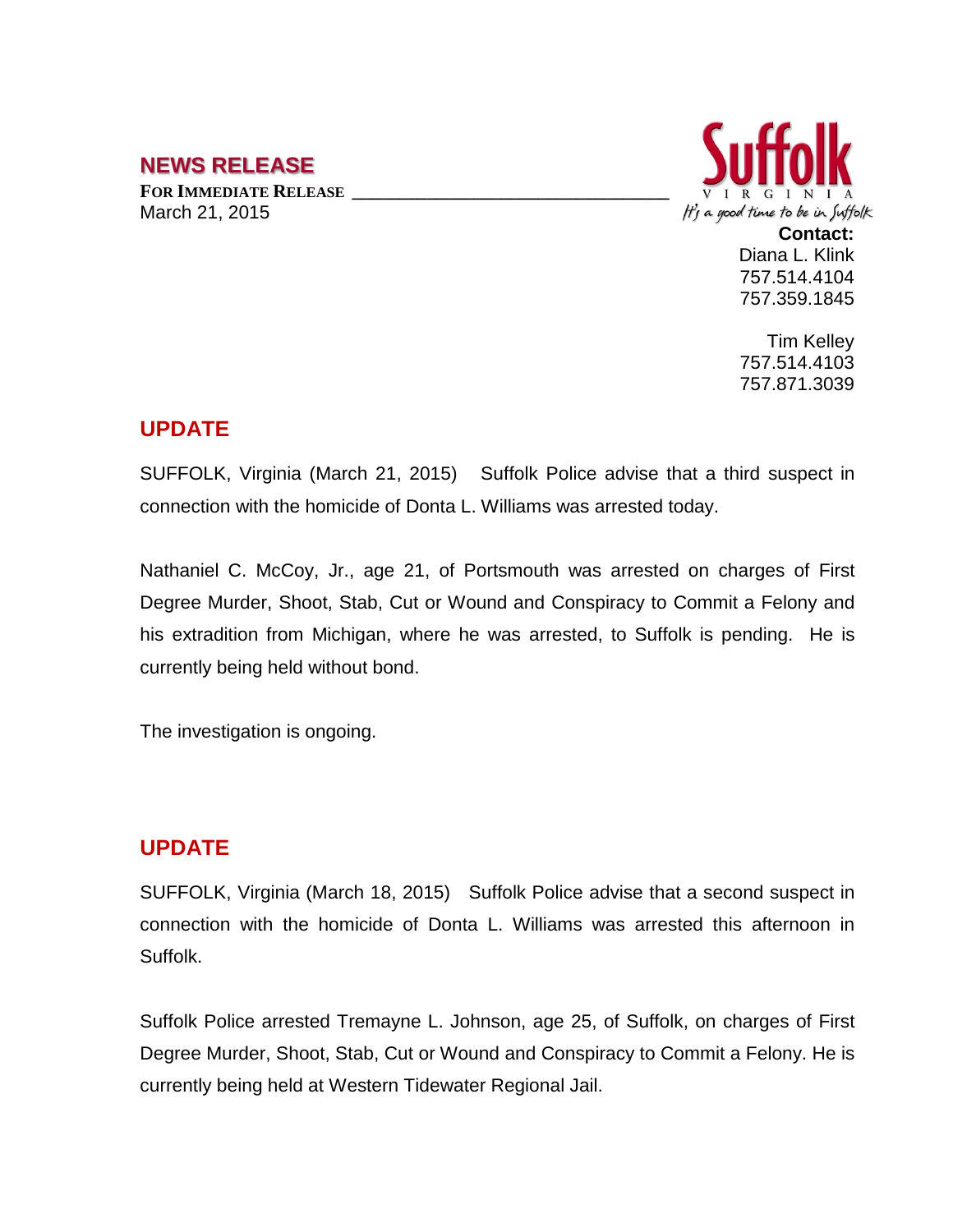The investigation is ongoing.

## **UPDATE**

SUFFOLK, Virginia (March 18, 2015) Suffolk Police advise that the body which was found in the water in the 100 block of Lakeview Parkway on March 9, 2015 has been positively identified as Donta L. Williams, age 22, of Portsmouth. Mr. Williams was listed as a missing person from the City of Portsmouth since January 2015.

The Medical Examiner's Office has ruled the death a homicide.

Following their investigation, Kyle Lamar Purvis, age 21, of Portsmouth, was arrested on charges of First Degree Murder, Shoot, Stab, Cut or Wound, and Conspiracy to Commit a Felony. He was arrested last evening in Portsmouth and is currently being held at the Hampton Roads Regional Jail.

The investigation is ongoing and no further details are available at this time.

#### **UPDATE**

SUFFOLK, Virginia (March 9, 2015) The incident location is in the 100 block of Lakeview Parkway. The DOD is leasing property at that location and the site is not publicly accessible.

## **SUFFOLK POLICE INVESTIGATING BODY FOUND IN WATER**

SUFFOLK, Virginia (March 9, 2015) Suffolk Police are on the scene of an incident where a body was discovered in a lake located between Burbage Drive and College Drive this afternoon. An employee of the Department of Defense Suffolk Complex noticed what they thought was a body in the water and notified